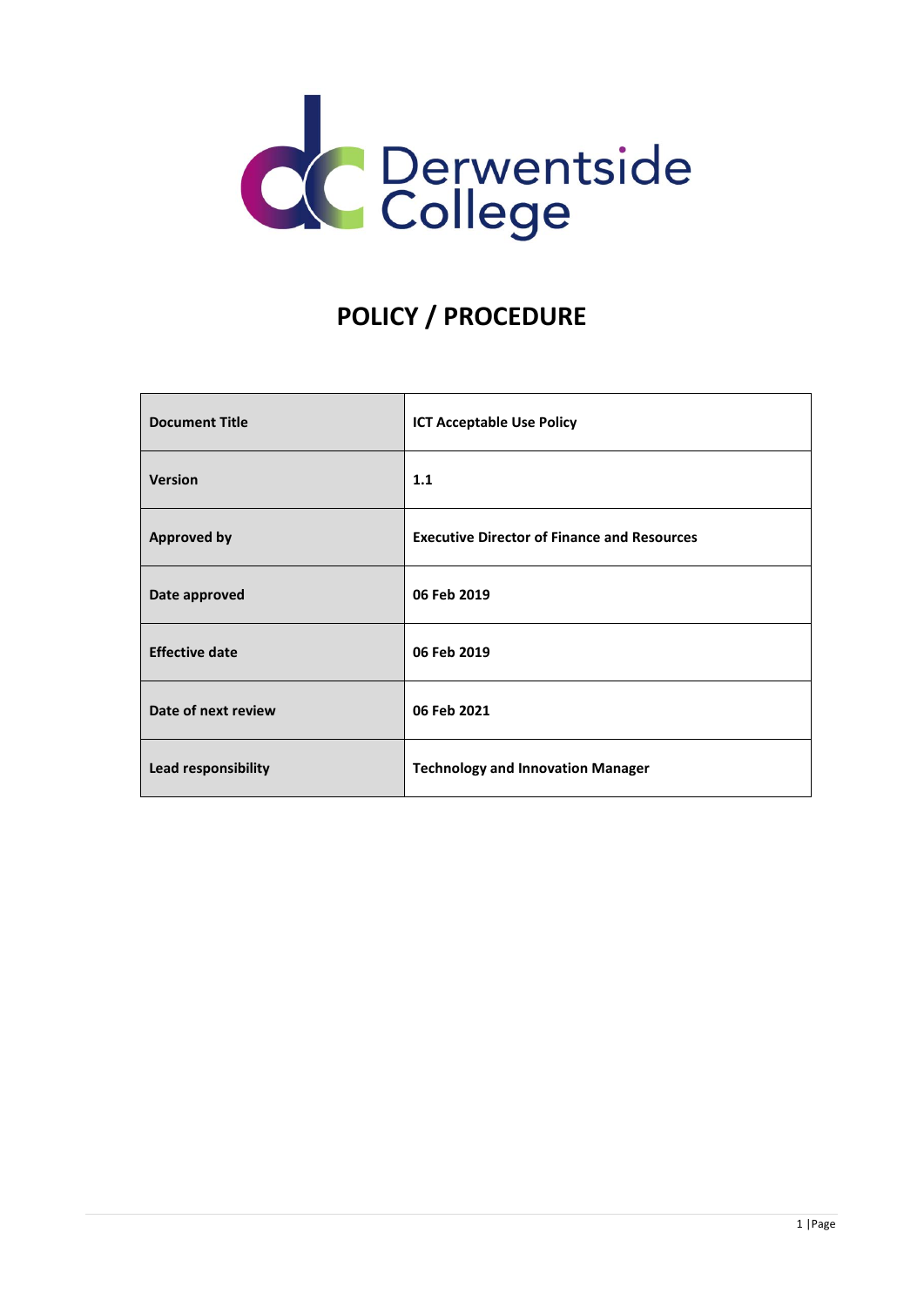## **1. Purpose**

1.1. The purpose of this policy is to protect the organisational resources on the College Network by defining what is acceptable use of the College Network

# **2. Scope**

2.1. This policy applies to any and all Derwentside College users of ICT equipment including employees, contractors, students, visitors and volunteers.

## **3. Policy / Principles**

## 3.1. **General**

Access to all Derwentside College ICT systems is controlled by the use of user IDs and passwords, all users receive a unique ID and consequently individuals are accountable for the use of their account.

## Users must not:

- Allow anyone else to use their user ID to access the College Network.
- Leave their user accounts logged in at an unattended or unlocked computer.
- Use someone else's user ID to access the College Network.
- Leave their password unprotected (e.g. writing it down).
- Perform any unauthorised changes to the IT systems or information. This includes changes to settings, installation or removal of software and alterations to hardware or connectivity.
- Attempt to access data that they are not authorised to access or use.
- Connect unauthorised devices to the College Network without prior permission from IT and Innovation
- Store any Derwentside College data on any unauthorised equipment.
- Give or transfer and Derwentside College data or software to any person or organisation outside of Derwentside College without the appropriate authorisation from a line manager.
- Create and store private data on the network.

## 3.2. **Internet, Social Media and Email**

Derwentside College has a duty of care to monitor and filter all web content to ensure its users are protected against unsuitable content including, but not limited to, adult material, pornography, gambling, drugs, offensive, hate, discrimination, racism, violence, terrorism, extremism and dating. Attempting to access or bypass filtering to access this content will be deemed as unacceptable use for which users will be subject to the College disciplinary procedures.

The use of the College internet and email is intended for Derwentside College business, study and research. Occasional moderate personal use is permitted where such use does not affect the individual's business / learning performance, is not detrimental to Derwentside College in any way, does not breach any term and condition of employment or learner agreement and does not place the individual or Derwentside College in breach of statutory or other legal obligations. All individuals are accountable for their actions on the internet and email systems.

## Users must not:

- Use the internet, social media or email to access or share any material that may be considered to relate to terrorism or extremism nor should such material be downloaded or stored on systems owned and controlled by Derwentside College.
- Use the internet, social media or email for the purposes of harassment or abuse.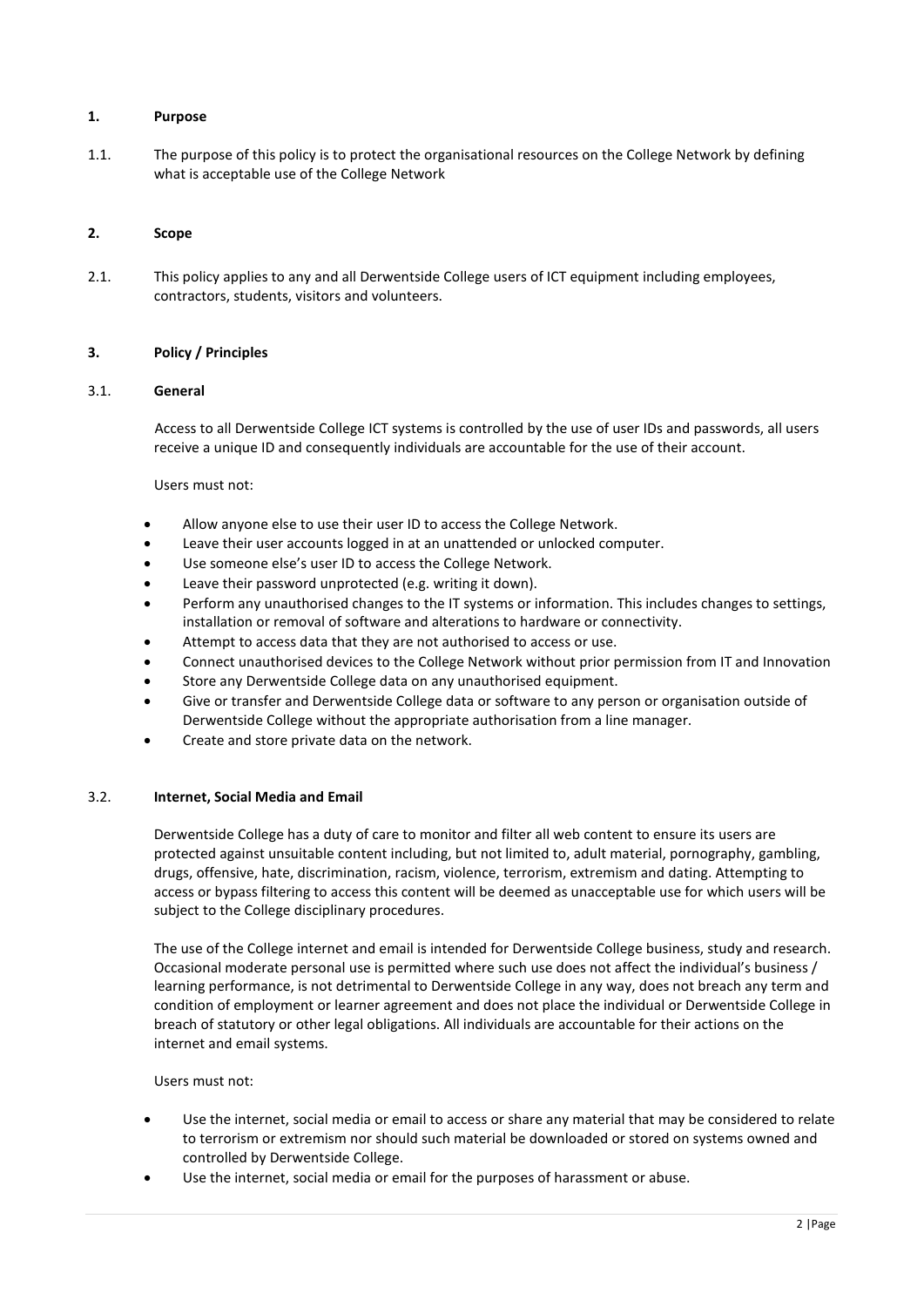- Use the internet, social media or email to engage in or support the radicalisation or potential radicalisation of any individual, whether that person(s), known or unknown are within the college or not.
- Use profanity, obscenities, or derogatory remarks in communications.
- Access, download, send or receive any data (including images & videos) which Derwentside College considers offensive in any way. This includes, but is not limited to, sexually explicit, discriminatory, defamatory or libellous material.
- Use the internet or email to make personal gains or conduct a personal business.
- Use the mail system in a way that could affect its reliability or effectiveness, for example distributing chain letters or spam.
- Place any information on the internet that relates to Derwentside College, alter any information about it or express any opinion about the College unless they are specifically authorised to do so.
- Send unprotected sensitive or confidential information externally.
- Make official commitments through the internet, social media or email on behalf of Derwentside College unless authorised to do so.
- Download copyrighted material such as music media (mp3 and other) files, film and video files, book and publications (not an exhaustive list) without appropriate approval.
- In any way infringe any copyright, database rights, trademarks or other intellectual property.
- Download any malicious code, scripts or executables.

# **4. Monitoring and Filtering**

- 4.1. All internet access is monitored, filtered and logged. An investigation will be triggered where reasonable suspicion exists of a breach of this or any other policy. Derwentside College has the right to monitor activity on its systems, including internet and email in order to ensure network security and effective operation and to protect against misuse.
- 4.2. Repeated attempts to gain access to restricted content will be reported to the relevant department or head of faculty.
- 4.3. On occasion a user (over the age of 18) may need access to materials that would otherwise be deemed as unsuitable for the purposes of study and research. A request stating the reason and the type of content required must be forwarded to the Technology and Innovation Manager who will seek SMT authorisation to allow access and the period of time access will be permitted.
- 4.4. All personal (Bring Your Own Device BYOD) computers that are connected to the College Wi-Fi network are subject to the same monitoring, filtering and logging as College owned computers

# **5. Definitions**

5.1. Computer is defined as the whole workstation, (Base unit, keyboard, mouse, speakers, headphones, disk drives, optical drives, etc.) or any mobile device (laptop, notebook, tablet, smartphone, etc.) and includes any virtual computers and network attached storage.

# **6. Accountability**

- 6.1. The Technology and Innovation Manager is responsible for the drafting and implementation of this policy.
- 6.2. He or she is also responsible for ensuring that this document is regularly reviewed and updated and is the first contact point for managers seeking advice and guidance about the ICT – Acceptable Use Policy or making enquiries about its interpretation.
- 6.3. All managers are responsible for ensuring that they and their team members follow the requirements set out in this document.
- 6.4. All employees are responsible for adhering to the requirements set out in this document.